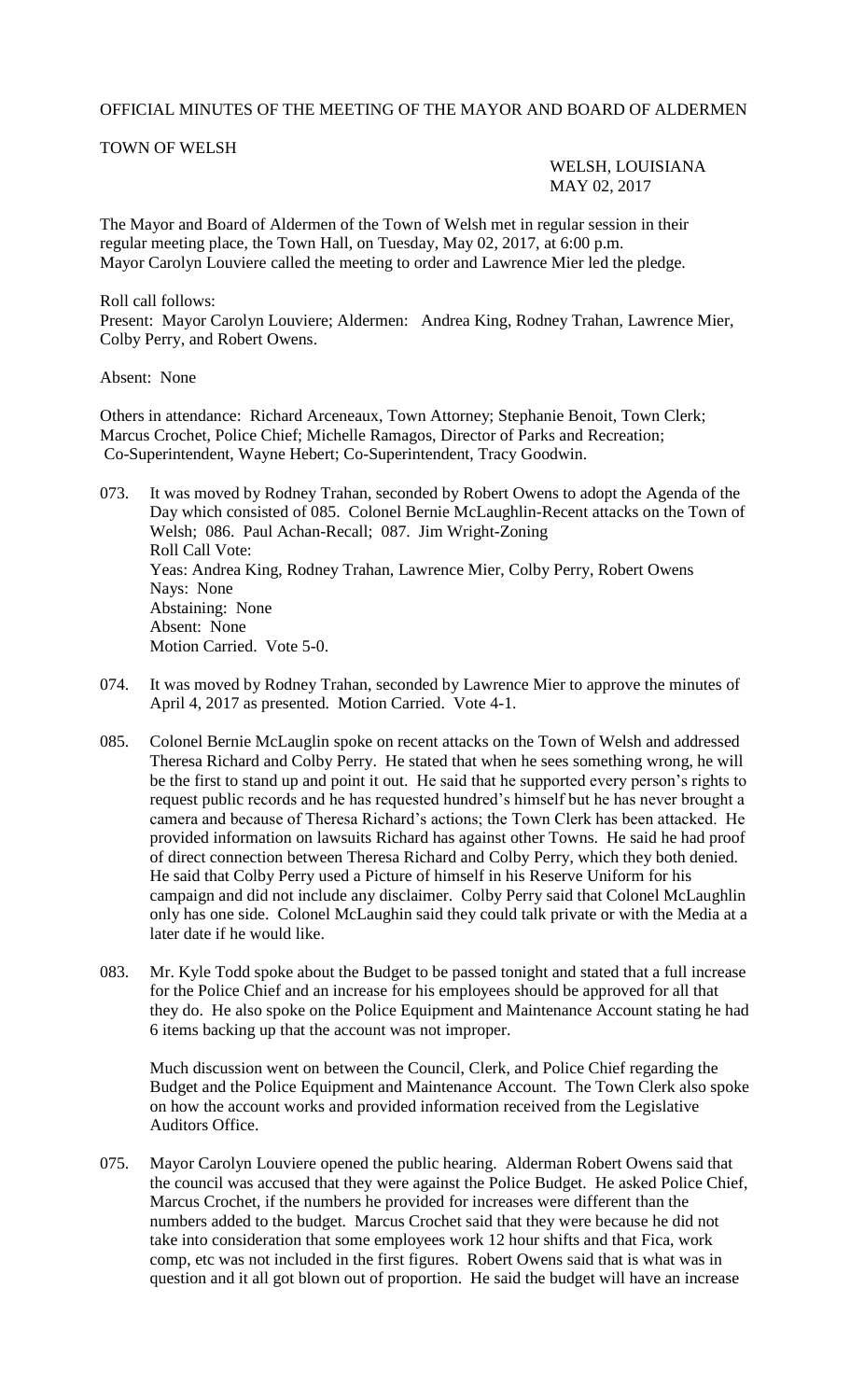of 25.9% from the previous budget and this should allow the Police Chief to give increases and not go over budget. It was moved by Rodney Trahan, seconded by Robert Owens to close the public hearing. Motion Carried. Vote 5-0.

076. The following resolution was offered by Rodney Trahan, seconded by Robert Owens. RESOLUTION NO. 007-2017

A Resolution for the Town of Welsh to transfer funds from General Fund Bank account to Welsh Police Equipment and Maintenance bank account. Roll Call Vote: Yeas: Andrea King, Rodney Trahan, Lawrence Mier, Colby Perry, Robert Owens Nays: None Abstaining: None Absent: None Motion Carried. Vote 5-0.

077. The following resolution was offered by Robert Owens, seconded by Lawrence Mier. RESOLUTION NO. 008-2017

A Resolution for the Town of Welsh to advertise for bids for the Replacement of Broken Sewer Crossing of East Bayou Lacassine Project with bids to be received at the Town of Welsh Town Hall, 201 S. Elms St., Welsh, LA 70591 on May 31, 2017, at 3:00 P.M., And then at that time and at said office publicly opened and read aloud. Roll Call Vote: Yeas: Andrea King, Rodney Trahan, Lawrence Mier, Colby Perry, Robert Owens Nays: None Abstaining: None Absent: None Motion Carried. Vote 5-0.

078. It was moved by Robert Owens, seconded by Rodney Trahan to introduce and set a public hearing for Proposition No. 266, Ordinance No. 770 "An Ordinance to surplus an immovable property described as lot 1, 2, 3, 4, 7, and 8 and of block 34 of the original plat of the Town of Welsh and authorize it's lease and/or private sale" for June 6, 2017. Roll Call Vote: Yeas: Andrea King, Rodney Trahan, Lawrence Mier, Colby Perry, Robert Owens Nays: None Abstaining: None Absent: None Motion Carried. Vote 5-0.

079. It was moved by Rodney Trahan, seconded by Lawrence Mier, to adopt Proposition No. 265, Ordinance No. 769 "An Ordinance Amending, Adopting, and Enacting a Budget for the Town of Welsh". Roll Call Vote: Yeas: Rodney Trahan, Lawrence Mier, Robert Owens Nays: Andrea King, Colby Perry Abstaining: None Absent: None Motion Carried. Vote 3-2.

080. It was moved by Lawrence Mier, seconded by Robert Owens to abandon Wildman Street and donate to Larry Cox. Roll Call Vote: Yeas: Andrea King, Rodney Trahan, Lawrence Mier, Colby Perry, Robert Owens Nays: None Abstaining: None Absent: None Motion Carried. Vote 5-0.